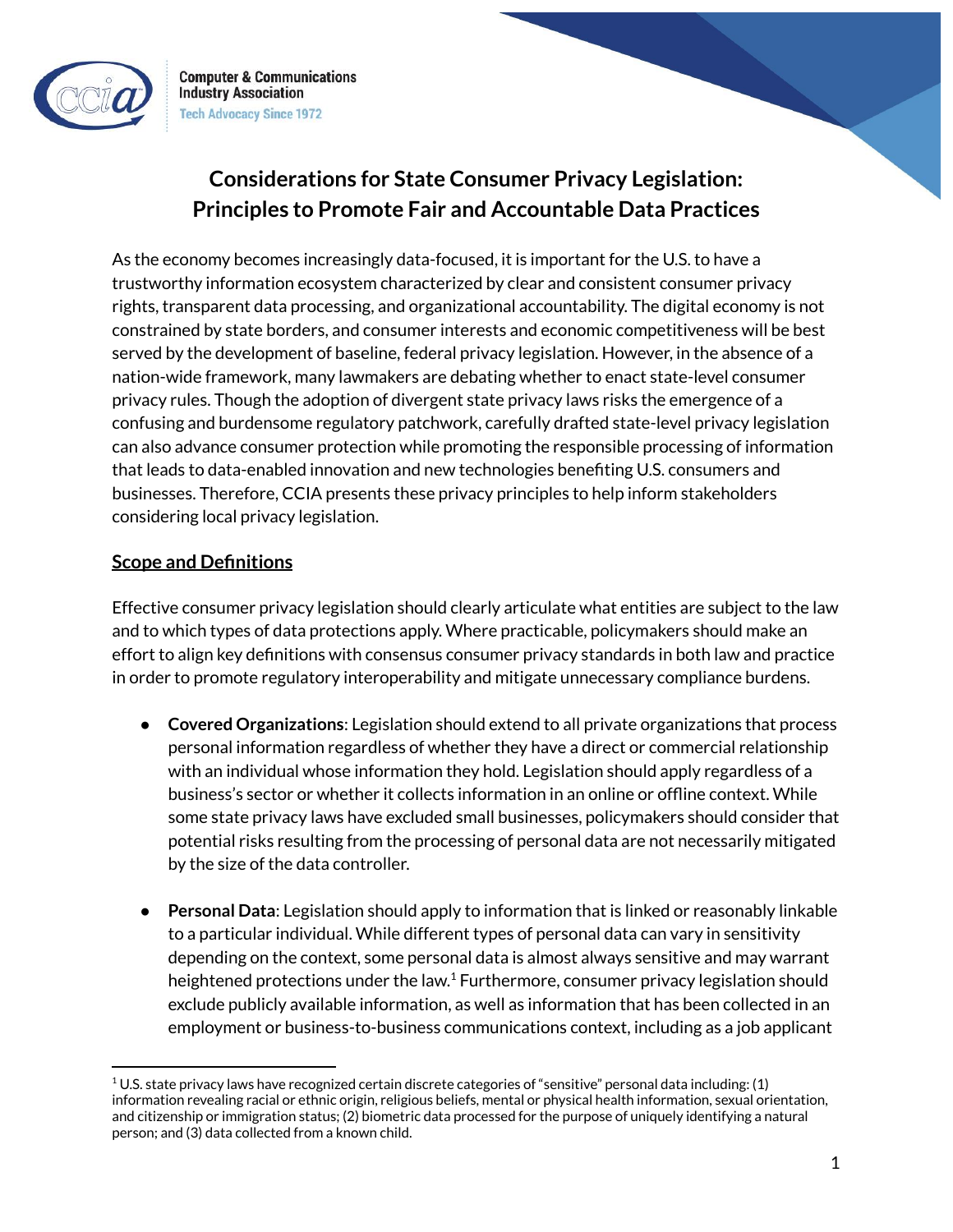or as a beneficiary of someone acting in an employment context. Finally, in order to incentivize more protective data processing and storage, privacy laws should include carve-outs for information that is maintained in a de-identified or pseudonymous format.

- **Controllers and Processors:** Legislation should include a role-based distinction between "data controllers" that typically have a first-party relationship with data subjects and determine the collection and use of personal information and "data processors" that perform services on behalf of a controller. Data controllers are better situated to receive and implement the exercise of consumer rights while data processors should meet certain contractual obligations to support lawful and protective data use.
- **Exceptions:** Legislation should incorporate common sense exceptions to clarify requirements for covered organizations and to promote uniformity with international and domestic laws. Common exceptions include those for existing federal privacy regimes such as HIPAA, or exceptions for covered entities related to disclosure of trade secrets.

# **Consumer Rights**

Consumers should feel confident they have control over their personal data, which will promote trust and participation in the digital economy. Privacy law should establish baseline rights for consumers over their personal information, no matter where it is collected or for what commercial purposes it is used.

- **Choice**: Legislation should empower consumers with greater choice over the use of their personal information. Leading jurisdictions have created **opt-out rights** for data processing for the purposes of sale to third parties, cross-platform targeted advertising, and profiling in furtherance of decisions with legal or similarly significant effects. For data processing that presents particular risks, policymakers should consider requirements that controllers obtain affirmative **consent** prior to the collection of sensitive data. Importantly, privacy law should align with the reasonable expectations of consumers, and avoid creating unnecessary friction that can result in "consent fatigue" or degrade user experiences.
- **Control**: Consumers should have the rights to reasonably **access**, **correct**, and **delete** personal information held by a covered organization. Furthermore, consumers should have the right to acquire data they have provided to a controller in a machine-readable, **portable** format when technically feasible. To protect against fraudulent requests, data controllers should be required to comply only with requests that are authenticated through commercially reasonable efforts. Controllers should not be empowered to require that consumers create new accounts to exercise requests, but should be able to require that consumers exercise requests via existing accounts.
- **No Retaliation:** Consumers should be protected from retribution from companies for exercising their privacy rights. However, this right should account for the fact that certain data processing is necessary for providing a requested product or service and include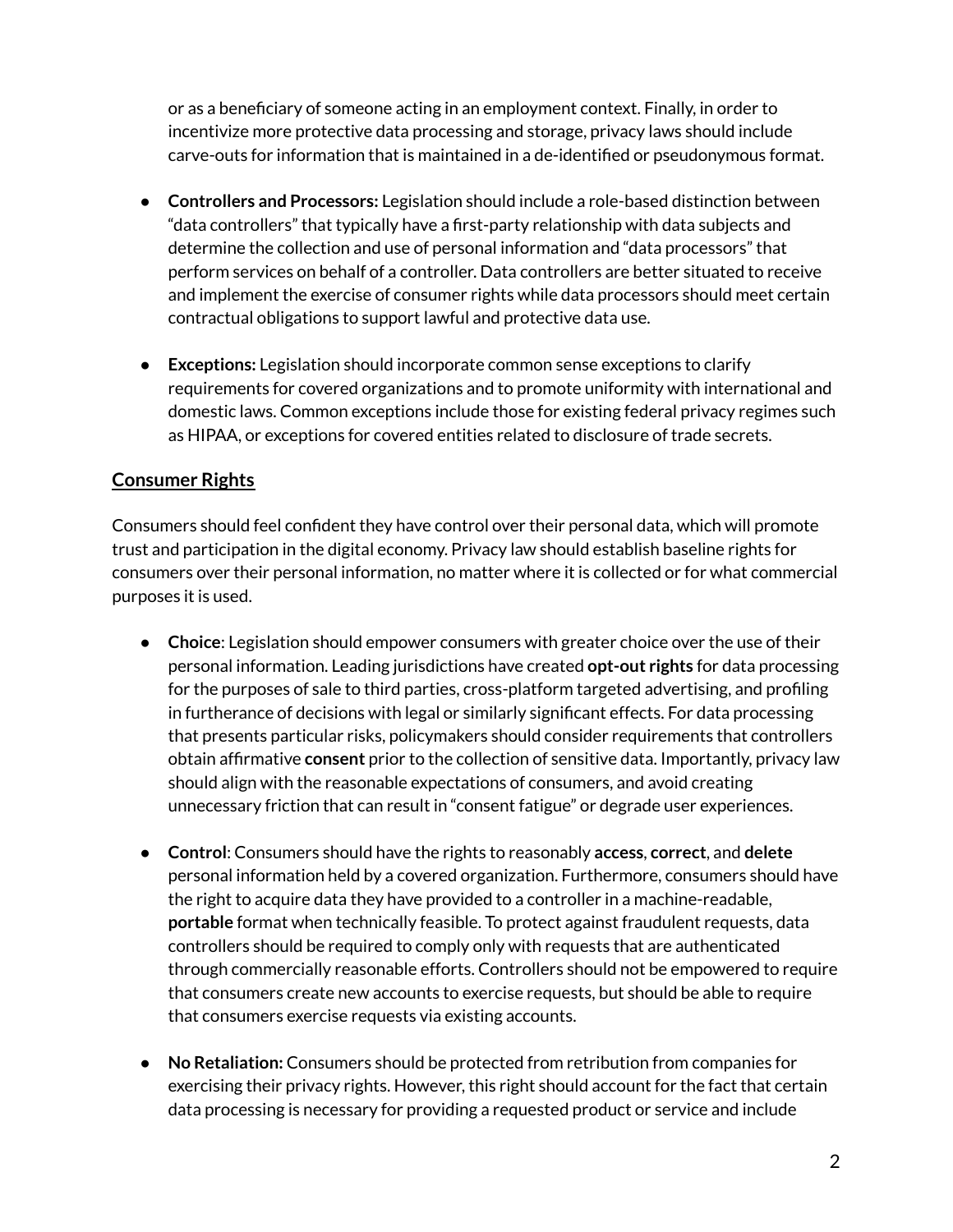exceptions for data processing that is relevant to participation in bona fide loyalty or other rewards programs.

● **Appeals:** Privacy legislation should require covered organizations to establish mechanisms for consumers to contest the denial of a consumer right under the law and to provide information for a consumer to contact the regulator to submit a complaint.

### **Responsibilities for Covered Organizations**

In addition to empowering consumers with new rights, privacy legislation should require that covered organizations meet baseline standards for the safe and ethical use of personal data. Policymakers should consider the following threshold requirements applicable to organizations collecting, holding, and processing personal information.

- **Transparency:** Covered organizations should provide clear and accessible notices about the types of personal information that they are collecting and how they may use it. Effective notices should also state what categories of third parties personal information may be transferred to, and what choices and controls individuals have with respect to their personal information. Covered organizations should limit their collection of data to what is reasonably necessary for their clearly disclosed purposes.
- **Data Security:** Covered organizations should maintain a security program and follow reasonable measures to protect the confidentiality, integrity, and accessibility of personal information.
- **Risk Assessments:** Covered organizations that collect sensitive data or engage in processing that presents a heightened risk of harm to consumers should conduct and document a risk assessment that weighs the benefits and risks of data processing and applicable safeguards. Risk assessments should be producible to regulators conducting an investigation but should be otherwise exempt from public disclosure. Regulators should also accept risk assessments conducted pursuant to comparable legal regimes.

### **Ensure Practicable Compliance**

The enactment of new consumer privacy legislation can be challenging and costly from a compliance perspective, and carries the risk of disproportionately impacting small and medium-sized organizations. To ensure that covered organizations have predictability in meeting their compliance obligations by the time a law becomes effective, privacy legislation should adhere to the following principles.

● **Technology Neutral:** Legislation should be principles-based, and afford differently situated organizations flexibility to meet legal standards by avoiding specific technological mandates.